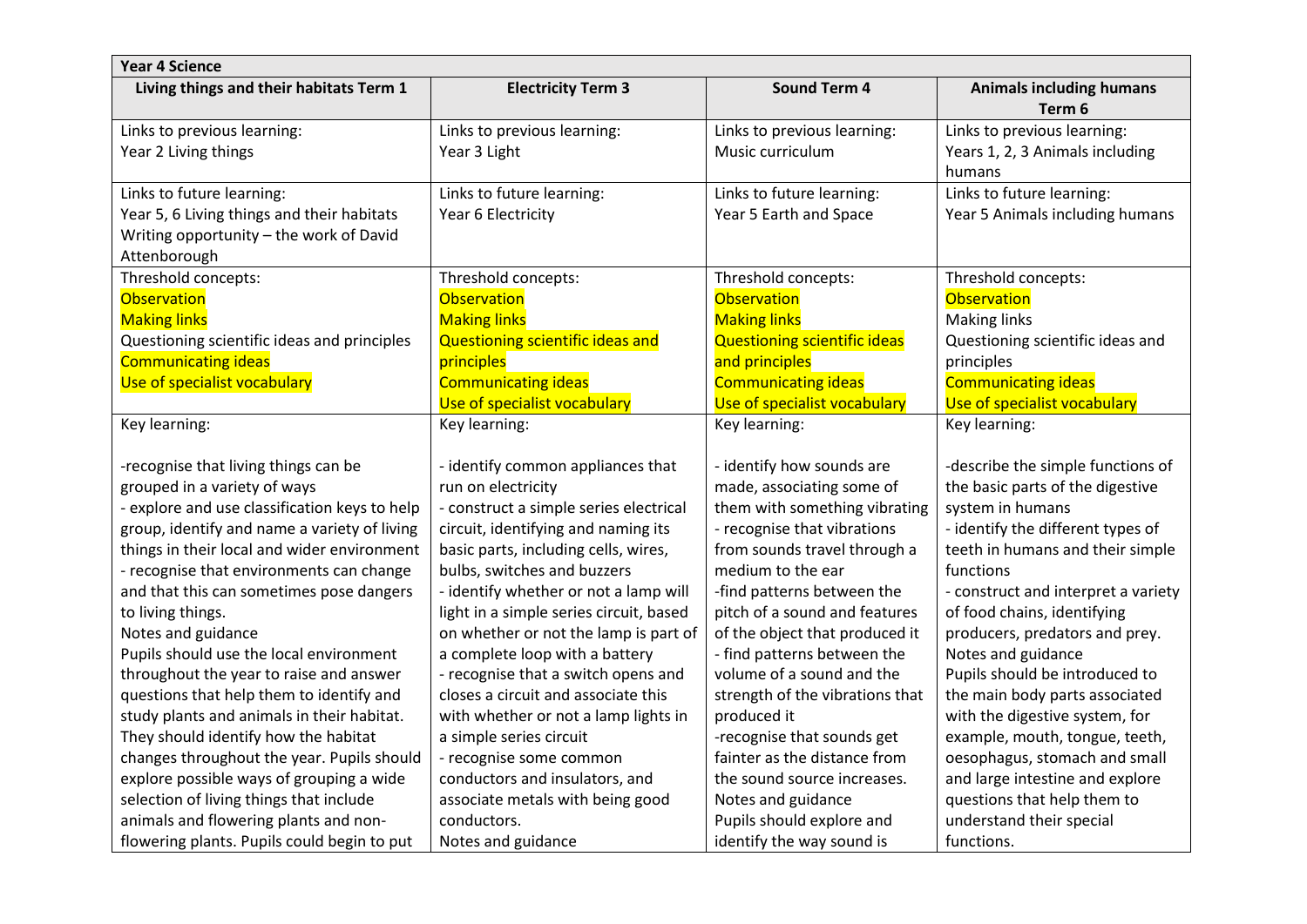| vertebrate animals into groups such as fish, | Pupils should construct simple series  | made through vibration in a      | Pupils might work scientifically |
|----------------------------------------------|----------------------------------------|----------------------------------|----------------------------------|
| amphibians, reptiles, birds, and mammals;    | circuits, trying different components, | range of different musical       | by: comparing the teeth of       |
| and invertebrates into snails and slugs,     | for example, bulbs, buzzers and        | instruments from around the      | carnivores and herbivores, and   |
| worms, spiders, and insects.                 | motors, and including switches, and    | world; and find out how the      | suggesting reasons for           |
| Note: Plants can be grouped into             | use their circuits to create simple    | pitch and volume of sounds       | differences; finding out what    |
| categories such as flowering plants          | devices. Pupils should draw the        | can be changed in a variety of   | damages teeth and how to look    |
| (including grasses) and non-flowering        | circuit as a pictorial representation, | ways.                            | after them. They might draw and  |
| plants, such as ferns and mosses.            | not necessarily using conventional     | Pupils might work scientifically | discuss their ideas about the    |
| Pupils should explore examples of human      | circuit symbols at this stage; these   | by: finding patterns in the      | digestive system and compare     |
| impact (both positive and negative) on       | will be introduced in year 6.          | sounds that are made by          | them with models or images.      |
| environments, for example, the positive      | Note: Pupils might use the terms       | different objects such as        |                                  |
| effects of nature reserves, ecologically     | current and voltage, but these         | saucepan lids of different sizes |                                  |
| planned parks, or garden ponds, and the      | should not be introduced or defined    | or elastic bands of different    |                                  |
| negative effects of population and           | formally at this stage. Pupils should  | thicknesses. They might make     |                                  |
| development, litter or deforestation. They   | be taught about precautions for        | earmuffs from a variety of       |                                  |
| should find out about the work of            | working safely with electricity.       | different materials to           |                                  |
| naturalists and animal behaviourists, for    | Pupils might work scientifically by:   | investigate which provides the   |                                  |
| example, David Attenborough and Jane         | observing patterns, for example, that  | best insulation against sound.   |                                  |
| Goodall                                      | bulbs get brighter if more cells are   | They could make and play         |                                  |
| Pupils might work scientifically by: using   | added, that metals tend to be          | their own instruments by         |                                  |
| and making simple guides or keys to          | conductors of electricity, and that    | using what they have found       |                                  |
| explore and identify local plants and        | some materials can and some cannot     | out about pitch and volume.      |                                  |
| animals; making a guide to local living      | be used to connect across a gap in a   |                                  |                                  |
| things; raising and answering questions      | circuit                                |                                  |                                  |
| based on their observations of animals and   |                                        |                                  |                                  |
| what they have found out about other         |                                        |                                  |                                  |
| animals that they have researched.           |                                        |                                  |                                  |

Working scientifically expectations:

-asking relevant questions and using different types of scientific enquiries to answer them

-setting up simple practical enquiries, comparative and fair tests

- making systematic and careful observations and, where appropriate, taking accurate measurements using standard units, using a range of equipment, including thermometers and data loggers

- gathering, recording, classifying and presenting data in a variety of ways to help in answering questions

- recording findings using simple scientific language, drawings, labelled diagrams, keys, bar charts, and tables

- reporting on findings from enquiries, including oral and written explanations, displays or presentations of results and conclusions

- using results to draw simple conclusions, make predictions for new values, suggest improvements and raise further questions

- identifying differences, similarities or changes related to simple scientific ideas and processes

- using straightforward scientific evidence to answer questions or to support their findings.